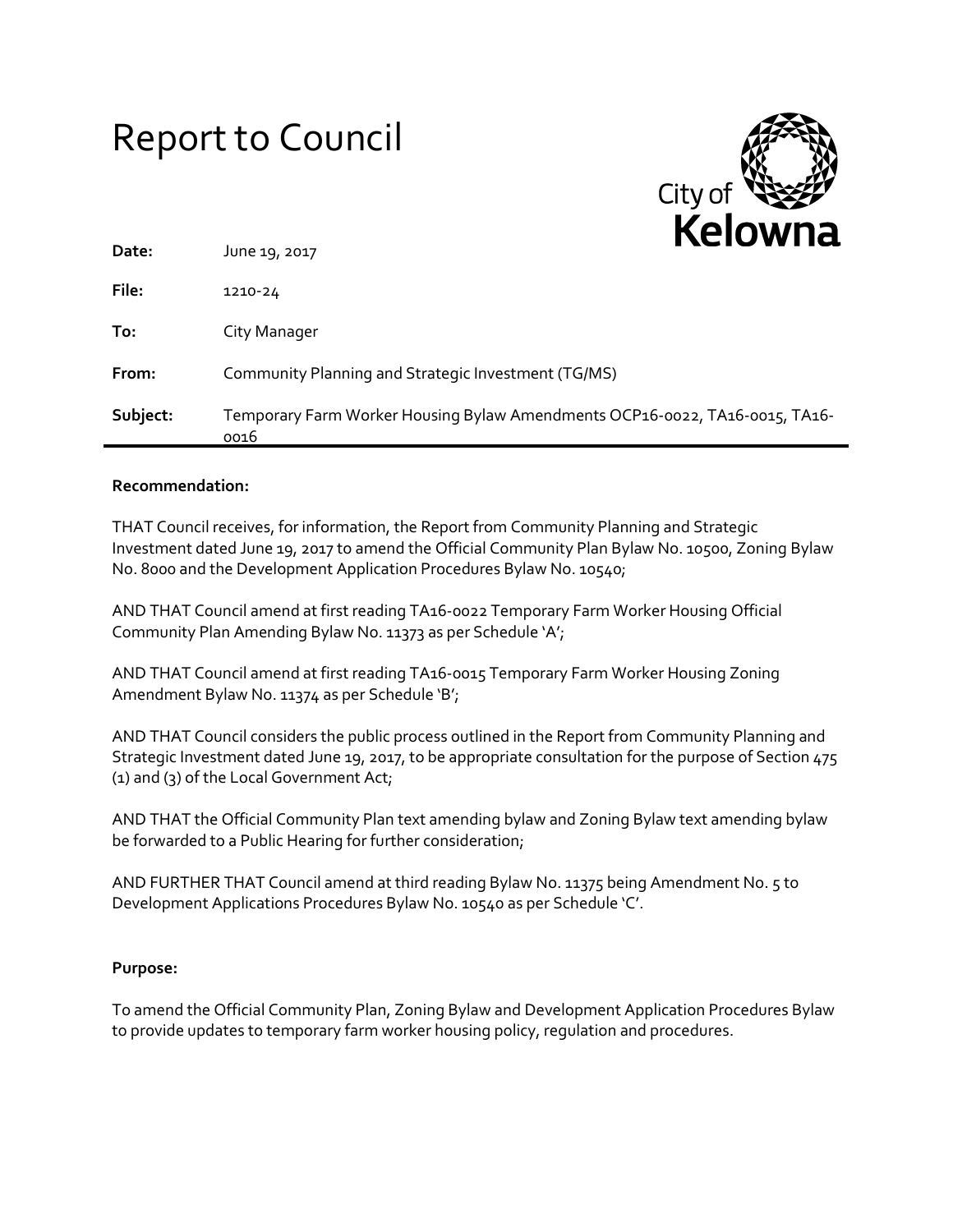# **Background:**

Council provided first reading for bylaw amendments on temporary farm worker housing at the April 10, 2017 meeting. Following the May 2 Public Hearing, however, Council deferred 2<sup>nd</sup> and 3<sup>rd</sup> reading and directed staff to bring back the proposal to a Monday afternoon meeting with amendments based on input heard at the public hearing (R334/17/105/02).

Farm worker housing is commonly built on agriculture land in the ALR and typically generates concerns with the immediate neighbourhood or community. These include:

- Potential misuse of farm worker housing (i.e. as rental housing for non-farm uses to generate revenue);
- Loss of agricultural land (i.e. permanent conversion of agricultural land to a residential footprint);
- Changes to the agricultural landscape (i.e. the increased density of people and structures clutters the rural aesthetic quality of the landscape);
- Increased demands on municipal infrastructure; and
- A perceived 'detachment' of the workers having no connection to the community.

Central Okanagan communities are not immune to these issues, and as a result several challenging applications have been brought forth to house workers on farm land in the past 18 months.

Following the Public Hearing, staff have met with the BC Fruit Growers Association to discuss their concerns and examined opportunities to revise the proposed amendments to meet the BCFGA's four main concerns as outlined in Table 1.

Further, over the past month, staff have met with the Ministry of Agriculture on several occasions to discuss options to meet the concerns of the BCFGA as well as to ensure the proposed revisions remain consistent with the Ministry's "Guide for Bylaw Development in Farming Areas."

| <b>BCFGA Concern</b>                               | How it was addressed                                                                                                                                                                                                                                                                                                                                                                                                                                                                                                            |
|----------------------------------------------------|---------------------------------------------------------------------------------------------------------------------------------------------------------------------------------------------------------------------------------------------------------------------------------------------------------------------------------------------------------------------------------------------------------------------------------------------------------------------------------------------------------------------------------|
| Definition of farm<br>unit                         | The definition for farm unit remains intact as per direction from the Ministry of<br>Agriculture, however, policy has been revised to allow farms to have TFWH in<br>each City sector (i.e. to allow more than one TFWH location per farmer).                                                                                                                                                                                                                                                                                   |
| Public hearing<br>threshold                        | A site specific zoning amendment and associated public hearing would only be<br>required for TFWH applications for structures to accommodate more than 40<br>temporary farm workers on parcels up to 8 hectares; and for TFWH applications<br>for structures to accommodate more than 60 temporary farm workers on parcels<br>eight hectares or more in each City sector. Allowing TFWH in each city sector<br>provides more opportunities to locate TFWH across the City before requiring a<br>site specific zoning amendment. |
| Annual term of<br>occupation                       | Annual occupation has increased from eight months to ten months.                                                                                                                                                                                                                                                                                                                                                                                                                                                                |
| Placement of<br>temporary<br>farmworker<br>housing | A clause has been added to allow location to "maximize agricultural potential and<br>limit negative impacts on the farm parcel" with the intent of ensuring that<br>location is sited to minimize the impact on agricultural productivity.                                                                                                                                                                                                                                                                                      |

#### **Table 1: BCFGA Concerns**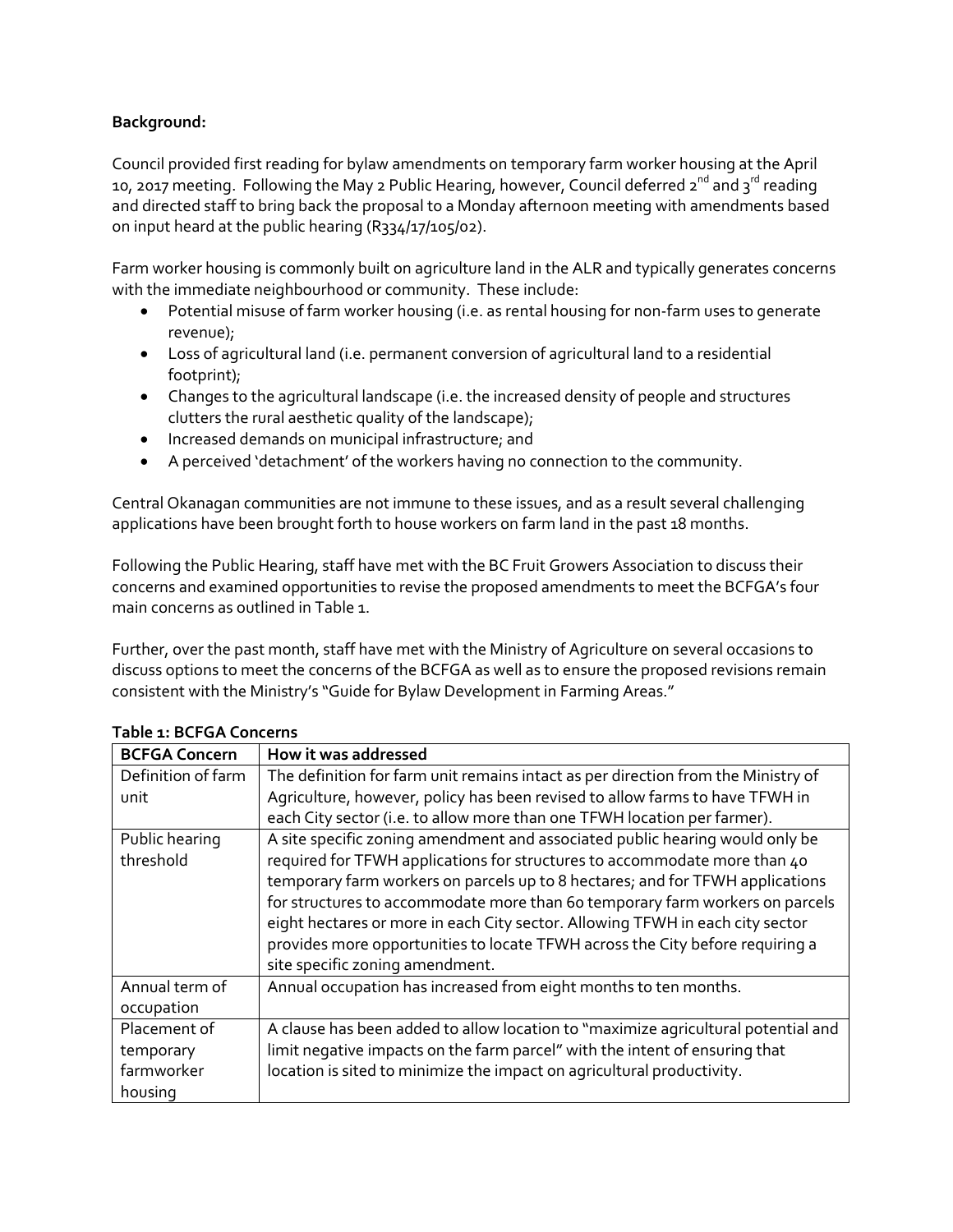In response to balancing industry concerns, the public and Ministry of Agriculture interests, the amended proposal of OCP amendments (Schedule A, attached), Zoning Bylaw amendments (Schedule B, attached) and Development Application Procedures Bylaw amendments (Schedule C, attached) provide a balanced approach that will meet the needs of both industry and other interests. Staff have endeavored to provide a policy framework that promotes certainty for farmers while acknowledging the land use implications and aim to minimize conflicts with broader community issues. Table 1 provides a summary of the revisions made since the May 2 Public Hearing.

| <b>Bylaw</b> | <b>Initial Draft Policy</b>              | <b>Revised Draft Policy</b>              | <b>Comments</b>          |
|--------------|------------------------------------------|------------------------------------------|--------------------------|
| Official     | Temporary Farm worker                    | Temporary farm worker                    | Provides the ability to  |
| Community    | housing footprint should be              | housing footprint should be              | locate TFWH on a         |
| Plan         | contiquous with the residential          | contiquous with the residential          | parcel such to           |
|              | footprint (i.e. homeplate and/or         | footprint (i.e. homeplate)               | maximize agricultural    |
|              | within 50 metres of the road.            | and/or within 50 metres of the           | potential.               |
|              |                                          | road and/or located to                   |                          |
|              |                                          | maximize agricultural                    |                          |
|              |                                          | potential and limit negative             |                          |
|              |                                          | impacts on the farm parcel.              |                          |
| Zoning       | On-farm processing means the             | On-farm processing means the             | Added the terms          |
| <b>Bylaw</b> | undertaking of processes,                | undertaking of processes,                | "grading" and            |
|              | including mixing, drying,                | including grading, packing,              | "packing" to reflect the |
|              | canning, size reduction,                 | mixing, drying, canning, size            | processing that          |
|              | fermentation, heat treatments,           | reduction, fermentation, heat            | happens on many          |
|              | cold treatments, and biological          | treatments, cold treatments,             | Kelowna orchards.        |
|              | treatments on a farm unit to:            | and biological treatments on a           |                          |
|              | Prepare value added                      | farm unit to:                            |                          |
|              | products from farm                       | Prepare value added                      |                          |
|              | products to sell, or                     | products from farm                       |                          |
|              | Prepare feed for livestock,<br>$\bullet$ | products to sell, or                     |                          |
|              | poultry, farmed game,                    | Prepare feed for livestock,<br>$\bullet$ |                          |
|              | located on the farm                      | poultry, farmed game,                    |                          |
|              | But excludes on-farm                     | located on the farm                      |                          |
|              | composting, on-farm soil                 | But excludes on-farm                     |                          |
|              | preparation, and on-farm                 | composting, on-farm soil                 |                          |
|              | soilless medium production.              | preparation, and on-farm                 |                          |
|              |                                          | soilless medium production.              |                          |
|              | 9.13.1 (b) Minimum parcel size           | 9.13.1 (b) Minimum farm unit             | Allows for smaller       |
|              | is $3.8$ ha                              | size is 3.8 ha                           | farms to utilize TFWH if |
|              |                                          |                                          | their total farm unit is |
|              |                                          |                                          | at least 3.8 ha.         |

| Table 2 - Changes to Draft Temporary Farm Worker Housing Policy since May 2 Public Hearing |  |  |  |
|--------------------------------------------------------------------------------------------|--|--|--|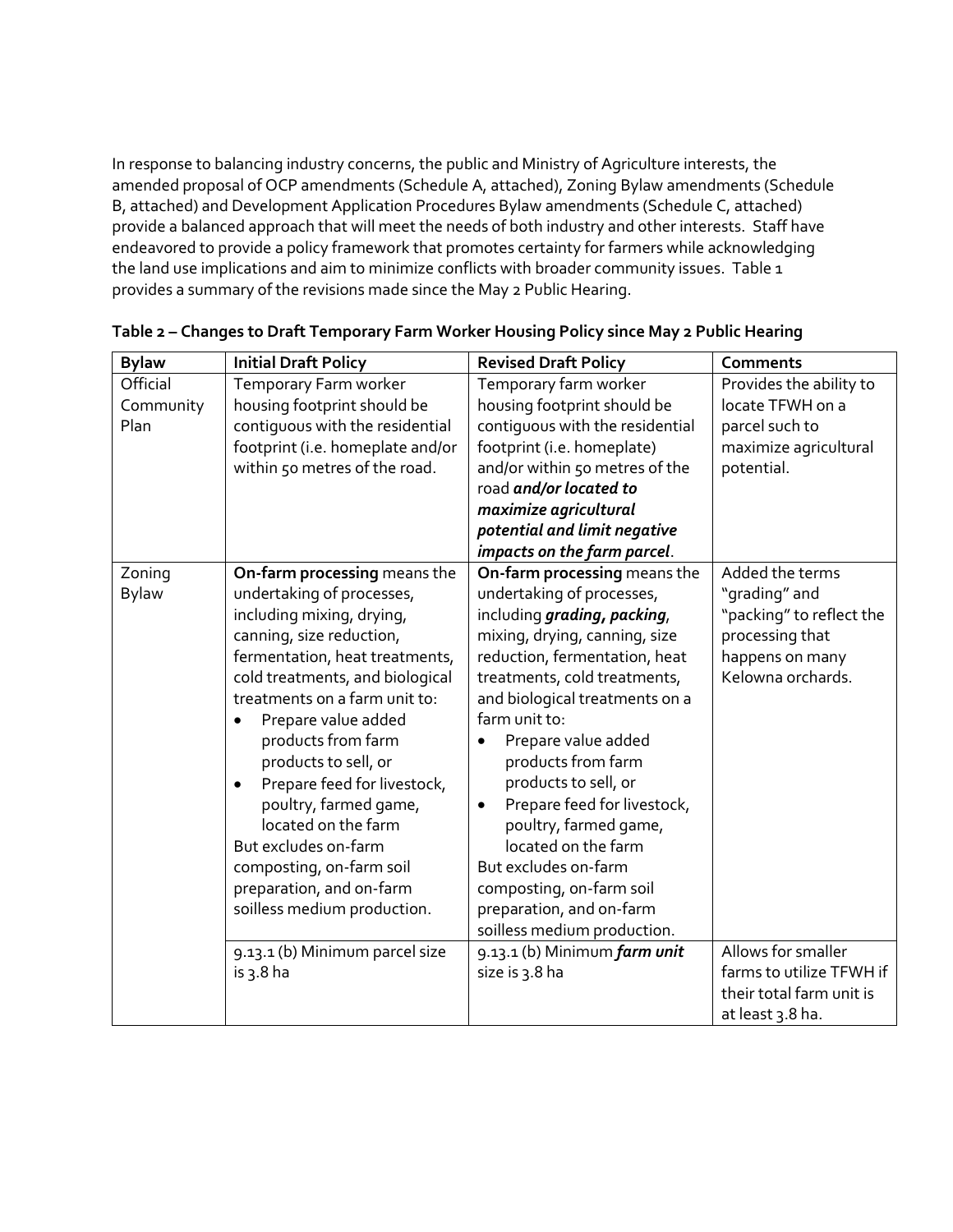| <b>Bylaw</b> | <b>Initial Draft Policy</b>           | <b>Revised Draft Policy</b>            | <b>Comments</b>         |
|--------------|---------------------------------------|----------------------------------------|-------------------------|
| Zoning       | 9.13.1 (f) A statutory declaration    | 9.13.1 (f) A statutory declaration     | Amended from eight      |
| Bylaw con't  | must be filed with the City of        | must be filed with the City of         | months to ten months    |
|              | Kelowna annually, by January          | Kelowna annually, by January           | as per input from the   |
|              | $31^{st}$ , stating that the building | $31^{st}$ , stating that the building  | BCFGA.                  |
|              | will be used only for TFWH and        | will be used only for TFWH and         |                         |
|              | specify the time(s) of year when      | specify the time(s) of year when       |                         |
|              | the TFWH will be occupied.            | the TFWH will be occupied.             |                         |
|              | The specified period of time          | The specified period of time           |                         |
|              | may be no greater than eight          | may be no greater than ten             |                         |
|              | months per calendar year.             | months per calendar year.              |                         |
|              | 9.13.2 (a) TFWH footprint may         | 9.13.2 (a) TFWH footprint may          | <b>Increased TFWH</b>   |
|              | not exceed 0.20 ha.                   | not exceed o.20 ha for                 | footprint size to be    |
|              |                                       | structure(s) to accommodate a          | proportional with       |
|              |                                       | maximum of forty temporary             | increase in maximum     |
|              |                                       | farm workers and may not               | TFWH.                   |
|              |                                       | exceed <i>o.30 ha</i> for structure(s) |                         |
|              |                                       | to accommodate a maximum of            |                         |
|              |                                       | sixty temporary farm workers.          |                         |
|              | 9.13.3                                | 9.13.3                                 | Increased structures to |
|              |                                       | (a) Structure(s) to                    | accommodate a           |
|              | (a) Structure(s) to                   | accommodate a maximum                  | maximum sixty TFW       |
|              | accommodate a maximum                 | of forty temporary farm                | for those parcels 8 ha  |
|              | of forty temporary farm               | workers per each city                  | or more. Proposal       |
|              | workers per farm unit.                | sector as identified on                | allows for structure(s) |
|              | (b) Farm units with                   | <b>Official Community Plan</b>         | in each City sector     |
|              | greenhouses and/or on-                | Map 5.4 for parcels up to              | (Schedule F) to         |
|              | farm processing structures            | eight hectares. For parcels            | minimize                |
|              | may increase allowable                | eight hectares or more,                | neighbourhood           |
|              | number of workers by 1                | structure(s) to                        | impacts. The City       |
|              | worker per each 1000 m2 of            | accommodate a maximum                  | sector map was chosen   |
|              | greenhouse and/or on-                 | of sixty temporary farm                | for the geographical    |
|              | farm processing structures.           | workers per each city                  | boundaries for ease of  |
|              | (c) Where a farm unit                 | sector as identified on                | staff administration    |
|              | comprises of multiple                 | <b>Official Community Plan</b>         | and certainty for farm  |
|              | parcels of land, TFWH may             | Map 5.4.                               | operators.              |
|              | be clustered on a single              | (b) Farm units with                    |                         |
|              | parcel, subject to:                   | greenhouses and/or on-                 |                         |
|              | A restrictive<br>i.                   | farm processing structures             |                         |
|              | covenant be                           | may increase allowable                 |                         |
|              | registered on all                     | number of workers by 1                 |                         |
|              | other parcels of the                  | worker per each 1000 m2 of             |                         |
|              | farm unit                             | greenhouse and/or on-                  |                         |
|              | restricting the                       | farm processing structures.            |                         |
|              | development of                        | (c) Where a farm unit                  |                         |
|              | further TFWH on                       | comprises multiple parcels             |                         |
|              | said parcels, and                     | of land, a restrictive                 |                         |
|              | transferring the                      |                                        |                         |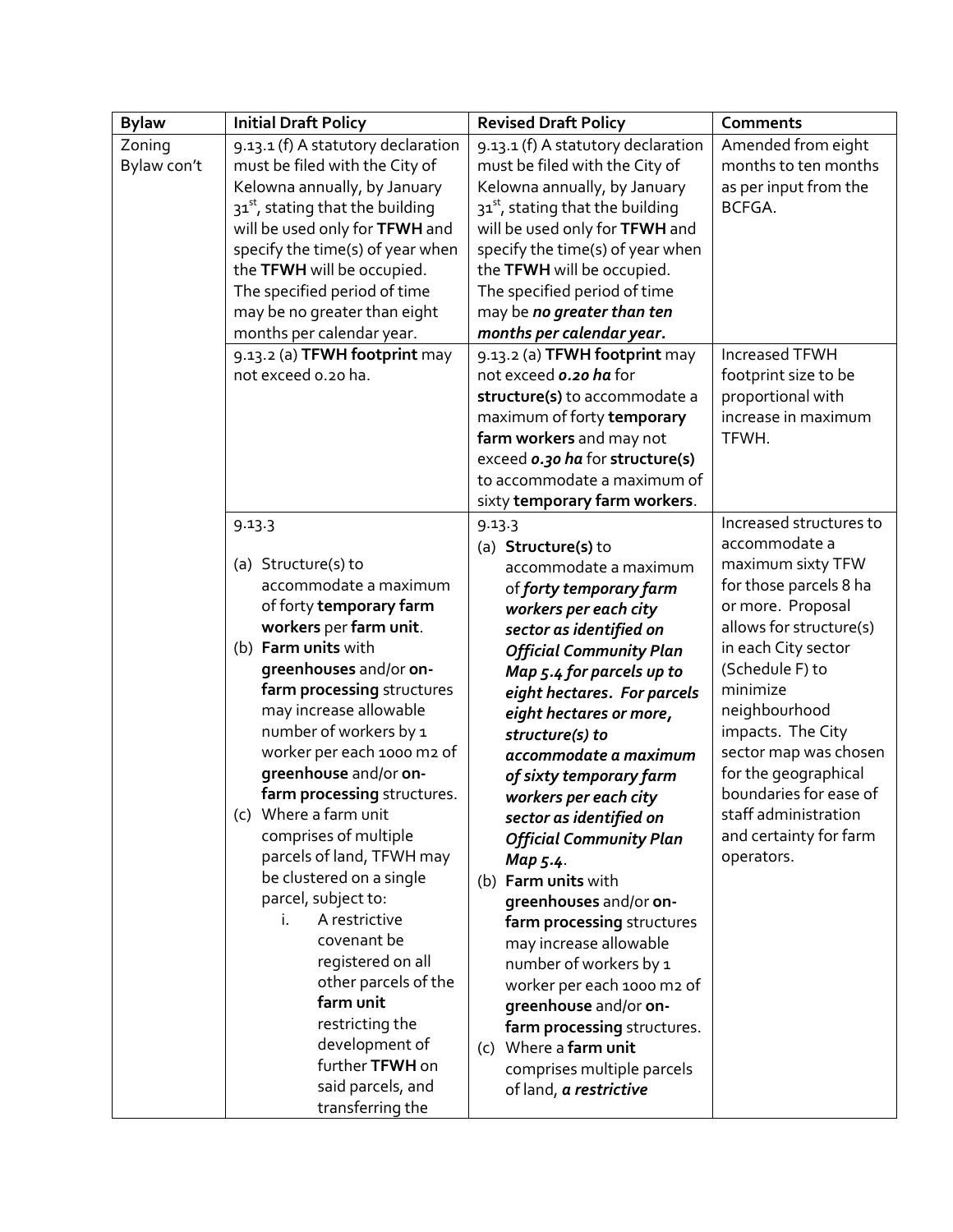| <b>Bylaw</b> | <b>Initial Draft Policy</b>         | <b>Revised Draft Policy</b>         | <b>Comments</b>        |
|--------------|-------------------------------------|-------------------------------------|------------------------|
|              | allocation of TFWH                  | covenant shall be                   |                        |
|              | to the parcel being                 | registered on all farm unit         |                        |
|              | developed with                      | parcels within the same             |                        |
|              | TFWH.                               | sector of the temporary             |                        |
|              |                                     | farm worker housing as              |                        |
|              |                                     | identified on Official              |                        |
|              |                                     | <b>Community Plan Map 5.4</b>       |                        |
|              |                                     | restricting the                     |                        |
|              |                                     | development of further              |                        |
|              |                                     | <b>TFWH on said parcels</b>         |                        |
|              |                                     | within that sector.                 |                        |
| Development  | <b>Temporary Farm Worker</b>        | <b>Temporary Farm Worker</b>        | Amended to reflect the |
| Application  | <b>Housing Permit Minor Direct</b>  | <b>Housing Permit Minor Direct</b>  | changes to the Zoning  |
| Procedures   | means a permit authorized by        | means a permit authorized by        | Bylaw which allows up  |
| <b>Bylaw</b> | Section 15 (1) of the Community     | Section 15 (1) of the Community     | to 10 months of        |
|              | Charter, issued by the              | Charter, issued by the              | occupation by          |
|              | Department Manager,                 | Department Manager,                 | temporary farm         |
|              | <b>Community Planning that</b>      | <b>Community Planning that</b>      | workers.               |
|              | applies to development that         | applies to development that         |                        |
|              | meets the following criteria:       | meets the following criteria:       |                        |
|              | Is for eight or fewer<br>$\bullet$  | Is for eight or fewer<br>$\bullet$  |                        |
|              | sleeping units in one or            | sleeping units in one or            |                        |
|              | more Temporary farm                 | more Temporary farm                 |                        |
|              | worker agricultural                 | worker agricultural                 |                        |
|              | dwellings; and                      | dwellings for the                   |                        |
|              | Is consistent with the<br>$\bullet$ | accommodation of an                 |                        |
|              | applicable guidelines and           | employee(s) paid to work            |                        |
|              | policies of the Official            | for no greater than 10              |                        |
|              | <b>Community Plan and</b>           | months per calendar year;           |                        |
|              | regulations of the Zoning           | and                                 |                        |
|              | Bylaw.                              | Is consistent with the<br>$\bullet$ |                        |
|              |                                     | applicable guidelines and           |                        |
|              |                                     | policies of the Official            |                        |
|              |                                     | <b>Community Plan and</b>           |                        |
|              |                                     | regulations of the Zoning           |                        |
|              |                                     | Bylaw.                              |                        |
|              | 'Temporary Farm Worker              | 'Temporary Farm Worker              | Amended to reflect the |
|              | <b>Housing Permit Major'</b> means  | <b>Housing Permit Major'</b> means  | changes to the Zoning  |
|              | a permit authorized by Section      | a permit authorized by Section      | Bylaw which allows up  |
|              | 15(1) of the Community Charter      | 15(1) of the Community Charter      | to 10 months of        |
|              | for the accommodation of an         | for the accommodation of an         | occupation by          |
|              | employee(s) paid to work on a       | employee(s) paid to work on a       | temporary farm         |
|              | farm for less than eight months     | farm for no greater than ten        | workers.               |
|              | per calendar year                   | months per calendar year.           |                        |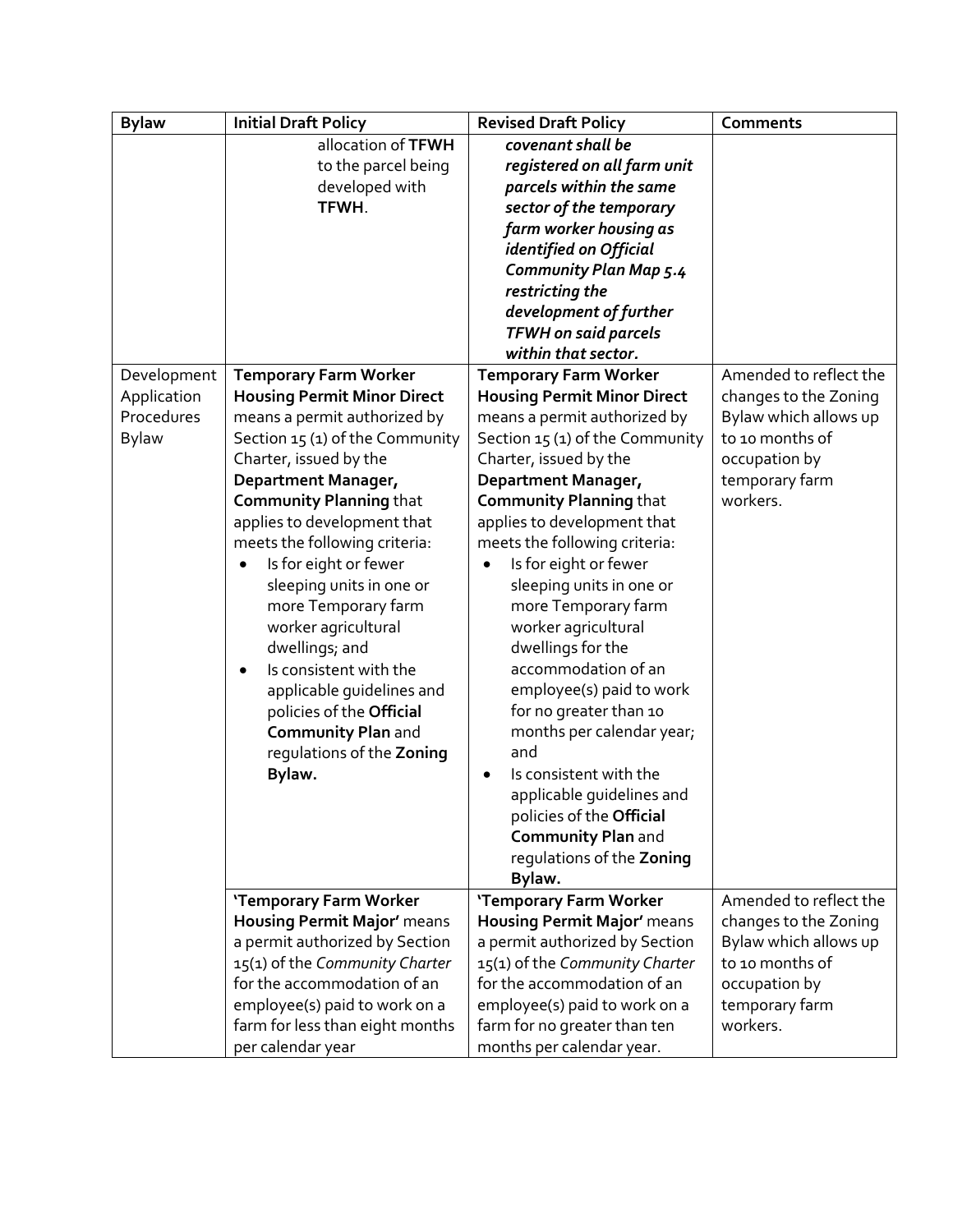#### Next Steps:

Kelowna is one of only four farm bylaw communities in the province, and consequently, once the proposed amendments have received Third Reading by Council, they must be forwarded to the Minister of Agriculture for approval prior to Final Adoption.

# Summary:

In summary, the proposed regulations are comprehensive, thoughtful and have been arrived at through best practice research and farm operation evaluation. Given the potential negative impacts that housing can have on agricultural land, the proposed regulations and approval streams are deemed the best approach to regulate farm housing for farm workers and provide a framework that will support farm operators for a wide variety of farm operations at different scales of economies while at the same time, avoid unwarranted development from occurring under the pretense of farm help.

The discussions with industry and resulting amendments represent a softened approach to reflect the agricultural industry needs, but also aim to provide the necessary land use, compatibility and servicing analysis to ensure they fit within each city sector with minimal impact.

#### **Internal Circulation:**

Divisional Director, Community Planning and Real Estate Community Planning Department Manager Divisional Director, Communications and Information Services Divisional Director, Corporate and Protective Services Building and Permitting Manager Long Range Planning Manager Communications Advisor

# **Legal/Statutory Authority:**

Local Government Act Part 14, Division 4 – Official Community Plans Local Government Act Part 14, Division 4 – Zoning Bylaws

# **Legal/Statutory Procedural Requirements:**

Local Government Act Section 475 specifies that a local government must, during the development, repeal or amendment of an official community plan, provide one or more opportunities it considers appropriate for consultation with persons, organizations and authorities it considers will be affected. This consultation is required in addition to a required public hearing.

# **Existing Policy:**

 $\overline{\phantom{a}}$ 

*OCP Policy 5.33.1 Protect Agricultural Land*. Retain the agricultural land base by supporting the ALR and by protecting agricultural lands from development, except as otherwise noted in the City of Kelowna Agricultural Plan. Ensure that the primary use of agricultural land is agriculture, regardless of parcel size $<sup>1</sup>$ </sup>

*OCP Policy 5.34.2 Farm Help Housing*. Accommodation for farm help on the same agricultural parcel will be considered only where:

 $^{1}$  City of Kelowna. Kelowna 2030 Official Community Plan, Chapter 5: Development Process, page 5.35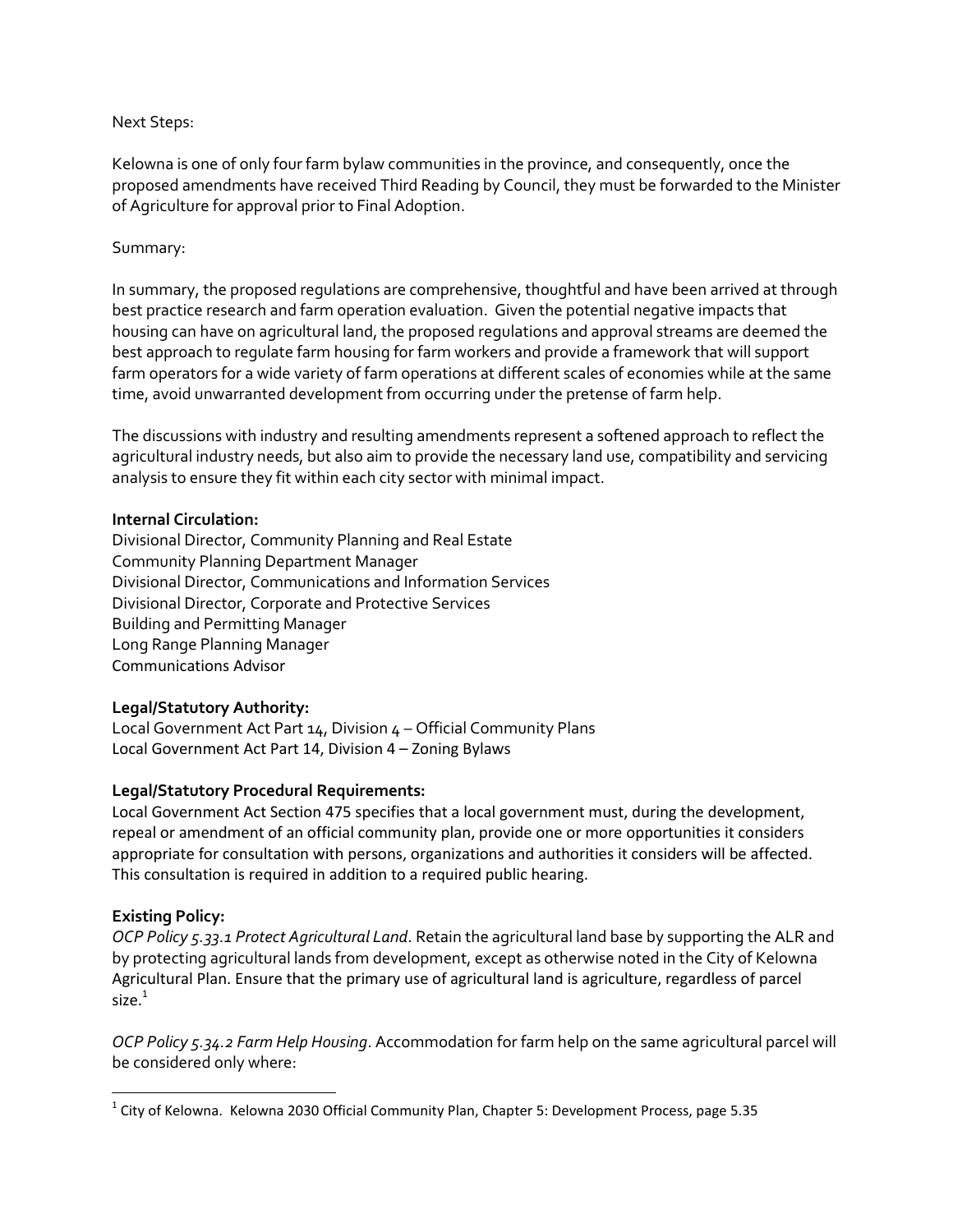- Agriculture is the principal use on the parcel, and
- The applicant demonstrates that the additional housing is necessary to accommodate farm employee(s) whose residence on the farm property is considered critical to the overall operation of the farm. The primary consideration is whether the scale of the farm operation is large enough that permanent help is deemed necessary.<sup>2</sup>

Temporary farm worker housing (e.g. bunkhouse accommodation on non-permanent foundations) is the preferred solution where the need for farm worker housing is justified.

#### *Farm Protection DP Guidelines*

Guideline 1.2: On agricultural lands, where appropriate, locate all buildings and structures, including farm help housing and farm retail sales, within a contiguous area (i.e. homeplate). Exceptions may be permitted where the buildings or structures are for farm use only.<sup>3</sup>

# **External Agency/Public Comments:**

City of Kelowna staff collaborated with staff from Regional District of Central Okanagan, City of West Kelowna, District of Lake Country, Ministry of Agriculture and Agriculture Land Commission to develop the proposed policies and regulations.

City staff also consulted with the Agricultural Advisory Committee on two occasions (October 2016 and February 2017).

Since the April 10 Council meeting on TFWH, City staff have met with representatives from the BC Fruit Growers Association on three occasions (April 26, May 9, and May 24) and met with Ministry of Agriculture (via phone) on five occasions (May 3, 18, 25, 31 and June 2).

# **Communications Comments:**

The requirements for consultation under Section 475 of the Local Government Act have been addressed in the following way:

- March 15, 2017 Official Community Plan webpage on kelowna.ca revised to explain proposed amendments and provide a contact for comments by March 31, 2017
- March 16, 2017 application file was referred to organizations affected (see previous section for list) with request for input by March 29, 2017.
- March 16, 2017 message forwarded to City of Kelowna e-subscribe recipients.
- March 17, 2017 ad placed in Kelowna Daily Courier, with comment deadline of March 31, 2017.
- March 24, 2017 ad placed in Kelowna Daily Courier, with comment deadline of March 31, 2017.
- April 21, 2017 ad placed in Kelowna Daily Courier, with Public Hearing and comment opportunities.
- May 2, 2017 Public Hearing

Submitted by:

l

T. Guidi, Sustainability Coordinator M. Steppuhn, Planner Specialist

 $^{2}$  City of Kelowna. Kelowna 2030 Official Community Plan, Chapter 5: Development Process, page 5.36

 $^3$  City of Kelowna. Kelowna 2030 Official Community Plan, Chapter 15: Farm Protection DP Guidelines, page 15.3